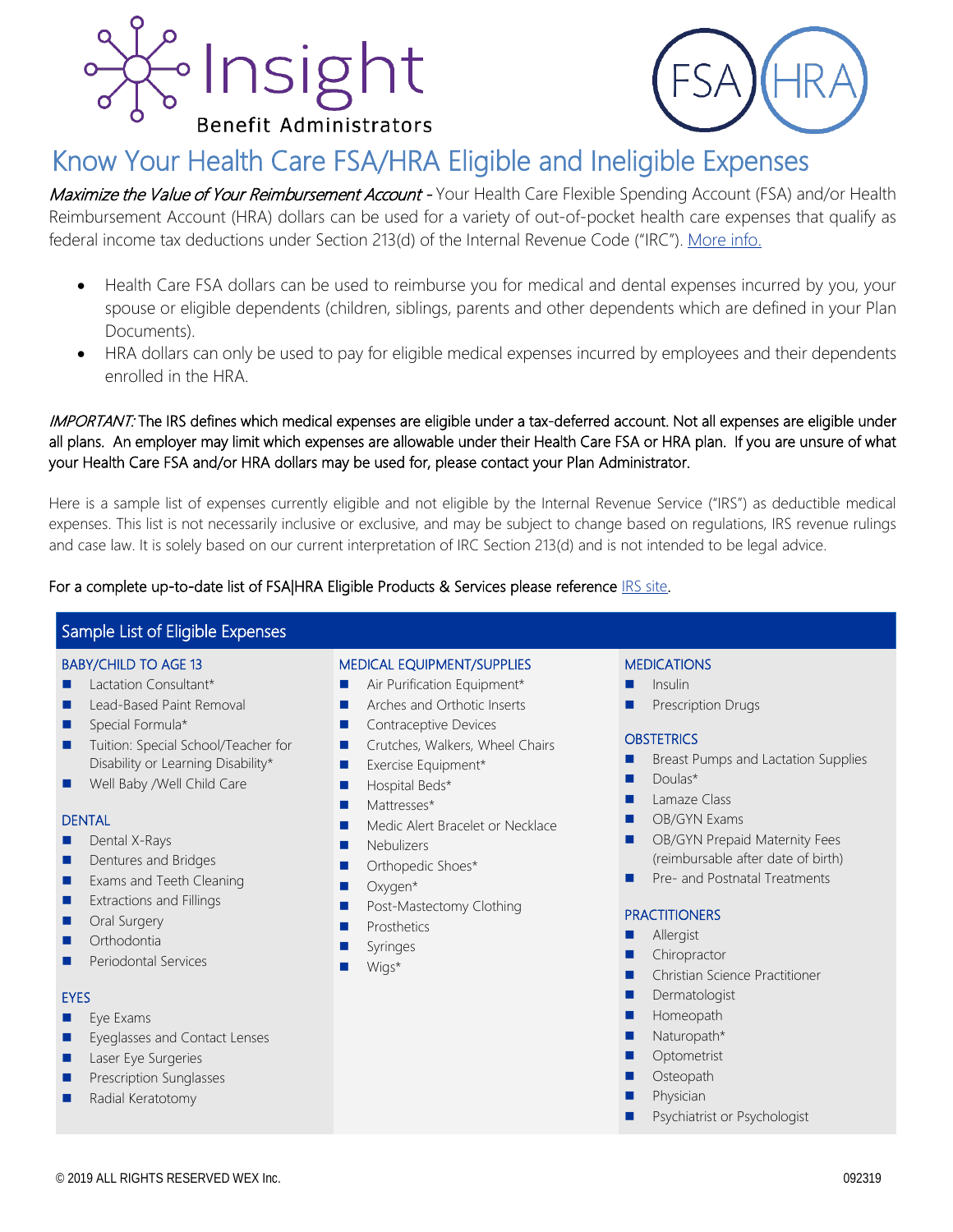## Sample List of Eligible Expenses

#### **HEARING**

- Hearing Aids and Batteries
- **Hearing Exams**

#### LAB EXAMS/TESTS

- **Blood Tests and Metabolism Tests**
- **Body Scans**
- **Cardiograms**
- Laboratory Fees
- X-Rays

#### MEDICAL PROCEDURES/SERVICES

- **Acupuncture**
- **Alcohol and Drug/Substance Abuse** (inpatient treatment and outpatient care)
- **Ambulance**
- **Fertility Enhancement and Treatment**
- Hair Loss Treatment\*
- **Hospital Services**
- **Immunization**
- **In Vitro Fertilization**
- **Physical Examination** (not employment-related)
- Reconstructive Surgery (due to a congenital defect, accident, or medical treatment)
- Service Animals
- Sterilization/Sterilization Reversal
- Transplants (including organ donor)
- **Transportation\***

#### **THERAPY**

- **Alcohol and Drug Addiction**
- Counseling (not marital or career)
- **Exercise Programs\***
- **Hypnosis**
- **Massage\***
- **Occupational**
- **Physical**
- **Smoking Cessation Programs\***
- **Speech**
- **Neight Loss Programs\***

Note: This list is not meant to be all-inclusive, as other expenses not specifically mentioned may also qualify. Also, expenses marked with an asterisk (\*) are "potentially eligible expenses" that require a Note of Medical Necessity from your health care provider to qualify for reimbursement. For additional information, check your Summary Plan Document or contact your Plan Administrator.

Please Note: Currently, the IRS does NOT allow the following expenses to be reimbursed under Health Care FSAs or HRAs, as they are not prescribed by a physician for a specific ailment.

| Sample List of Ineligible Expenses |                                                                   |  |                                                   |  |                                                   |  |  |
|------------------------------------|-------------------------------------------------------------------|--|---------------------------------------------------|--|---------------------------------------------------|--|--|
| a s                                | Contact Lens or Eyeglass Insurance<br>Cosmetic Surgery/Procedures |  | Marriage or Career Counseling<br>Swimming Lessons |  | Personal Trainers<br>Sunscreen (spf less than 30) |  |  |
|                                    | <b>Electrolysis</b>                                               |  |                                                   |  |                                                   |  |  |

*Note: This list is not meant to be all-inclusive.*